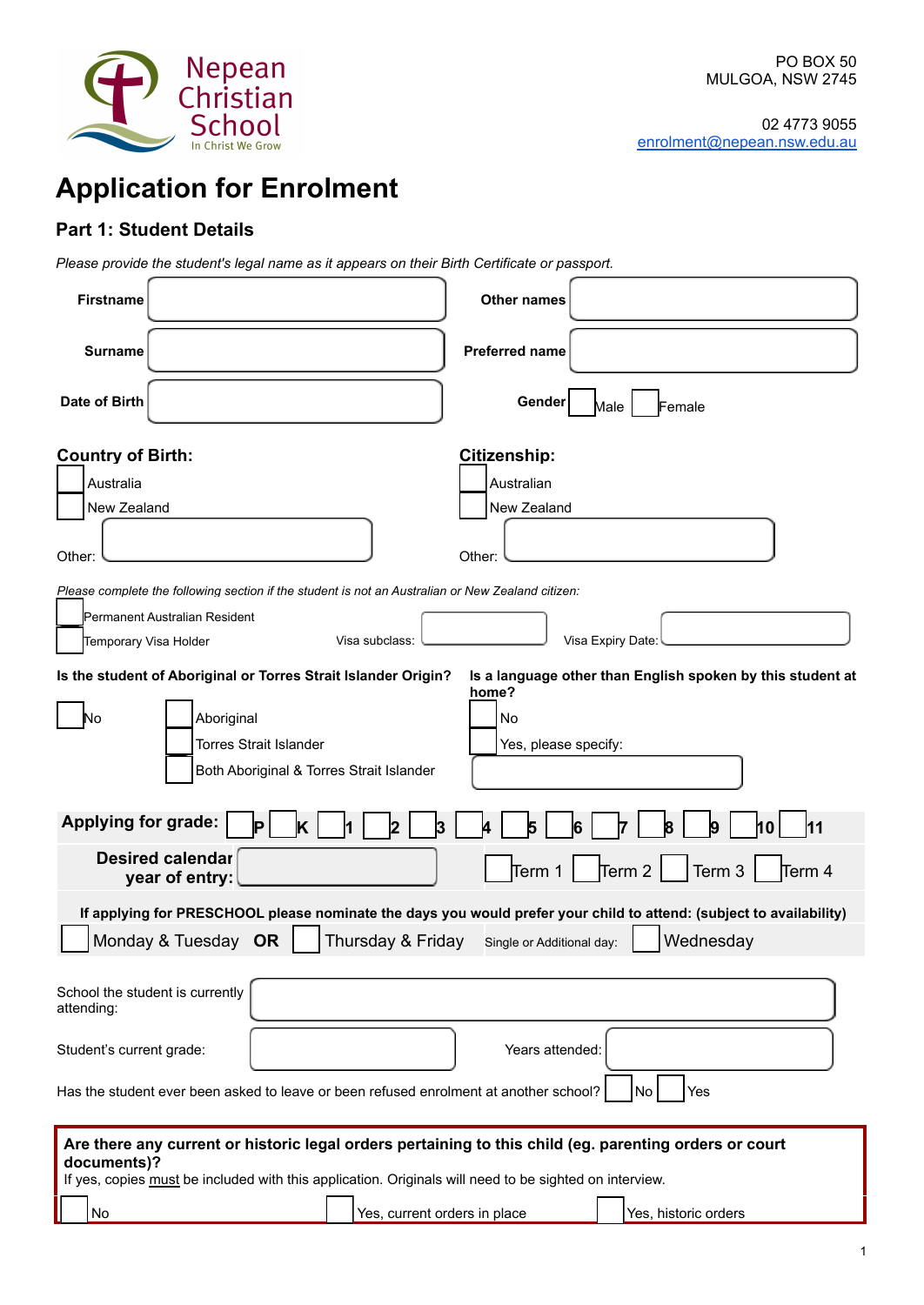# **Part 2. Educational & Medical Information**

*Please note: Any misleading, missing or inaccurate information will jeopardise enrolment.*

Does the student have any medical or physical conditions that may impact their ability to participate in school activities?

Has your child received support for literacy, numeracy or other educational needs?

Has your child received support for behavioural or emotional needs?

Has your child ever had any academic/psychological assessment?

Is there any further information about your child which we should know?

## **Supporting Documents**

*All relevant and applicable documentation from the list below must be provided with this application.*

**Birth Certificate or Passport Copies of two most recent school reports Copy of past NAPLAN report Copies of specialist reports or assessments**

**(eg. medical, speech therapy, psychologist reports) Legal orders or documentation VISA documentation**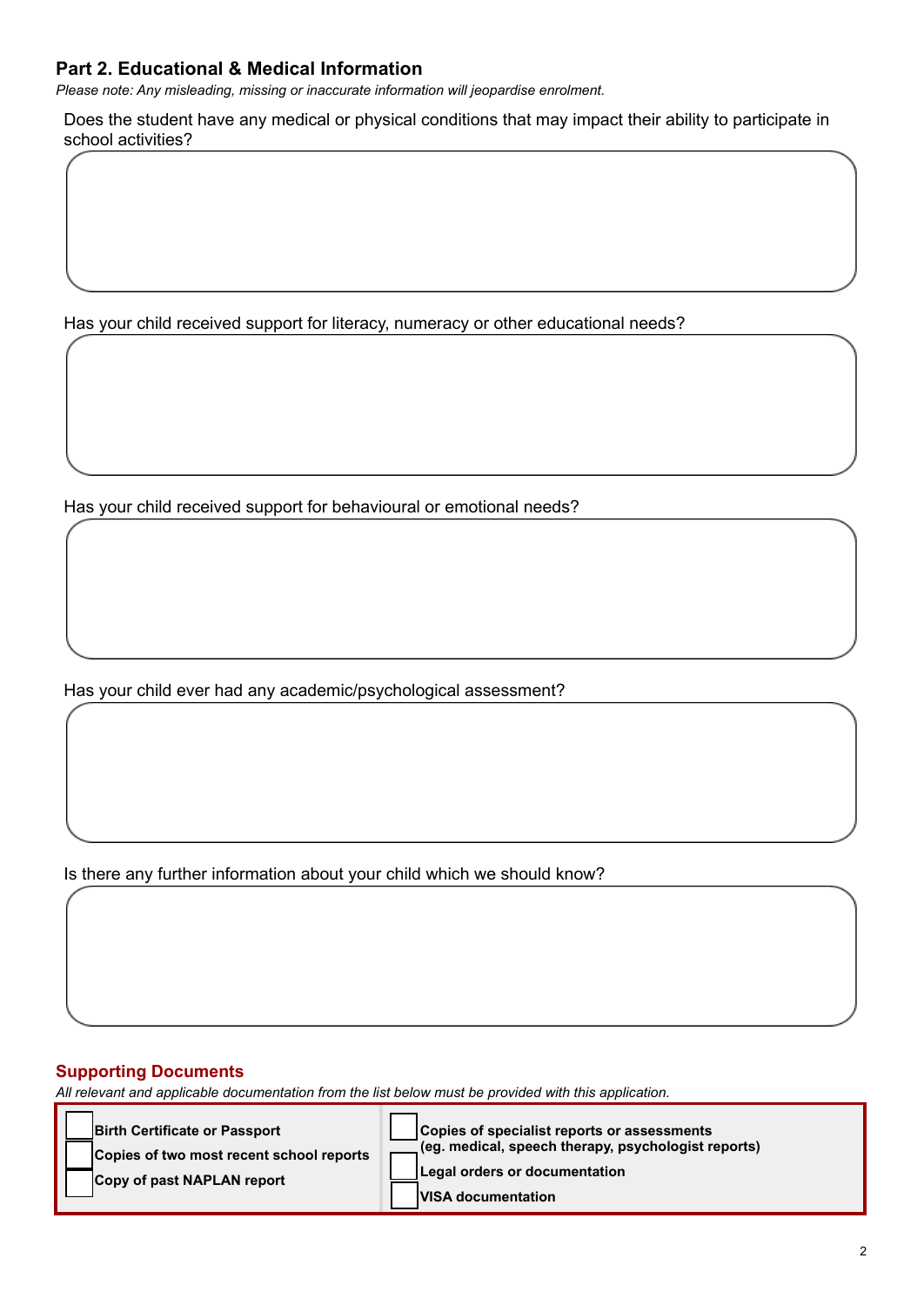## **Part 3. Family Details**

| <b>Biological Parents/Guardians of Child:</b> |                                                        |                                                        |
|-----------------------------------------------|--------------------------------------------------------|--------------------------------------------------------|
|                                               | <b>Parent/Carer 1</b>                                  | <b>Parent/Carer 2</b>                                  |
| <b>Surname</b>                                |                                                        |                                                        |
|                                               |                                                        |                                                        |
| <b>First names</b>                            |                                                        |                                                        |
|                                               |                                                        |                                                        |
| <b>Title</b>                                  | Mrs.                                                   |                                                        |
|                                               |                                                        | Mr.                                                    |
| Relationship to child                         | Mother<br>Father                                       | Father<br>Mother                                       |
| <b>Mobile phone</b>                           |                                                        |                                                        |
|                                               |                                                        |                                                        |
| Home phone                                    |                                                        |                                                        |
|                                               |                                                        |                                                        |
| <b>Email</b>                                  |                                                        |                                                        |
|                                               |                                                        |                                                        |
|                                               |                                                        |                                                        |
| Language spoken<br>at home?                   |                                                        |                                                        |
|                                               |                                                        |                                                        |
| <b>Highest level of</b>                       | Year 12 or equivalent<br>Year 11 or equivalent         | Year 12 or equivalent<br>Year 11 or equivalent         |
| school education                              | Year 10 or equivalent<br>Year 9 or equivalent or below | Year 10 or equivalent<br>Year 9 or equivalent or below |
|                                               |                                                        |                                                        |
| <b>Highest level of</b><br>tertiary education | Advanced Diploma/Diploma<br>Bachelor Degree or above   | Advanced Diploma/Diploma<br>Bachelor Degree or above   |
|                                               | Certificate I to IV<br>No non-school qualification     | Certificate I to IV<br>No non-school qualification     |
| Occupation group:                             | 8<br>b.                                                | b.<br>B<br>R.                                          |
| Occupation                                    |                                                        |                                                        |
|                                               |                                                        |                                                        |
| Religion                                      |                                                        |                                                        |
|                                               |                                                        |                                                        |
| <b>Marital status</b>                         | Married<br>Divorced<br>Separated                       | Dther:                                                 |
|                                               |                                                        |                                                        |
| Home address                                  | <b>Parent/Carer 1</b>                                  | <b>Parent/Carer 2</b>                                  |
| Street address                                |                                                        |                                                        |
|                                               |                                                        |                                                        |
|                                               |                                                        |                                                        |
| Suburb                                        |                                                        |                                                        |
|                                               |                                                        |                                                        |
| State & Post code                             |                                                        |                                                        |
| Child resides at this                         |                                                        |                                                        |
| address                                       | Full time<br>Part-time<br>Does not reside              | Full time<br>Part-time<br>Does not reside              |
|                                               |                                                        |                                                        |
| <b>Mailing address</b>                        | <b>Parent/Carer 1</b>                                  | <b>Parent/Carer 2</b>                                  |
|                                               | Same as home address                                   | Same as home address                                   |
| Address                                       |                                                        |                                                        |
|                                               |                                                        |                                                        |
| Suburb                                        |                                                        |                                                        |
|                                               |                                                        |                                                        |
| State & Post code                             |                                                        |                                                        |
|                                               |                                                        |                                                        |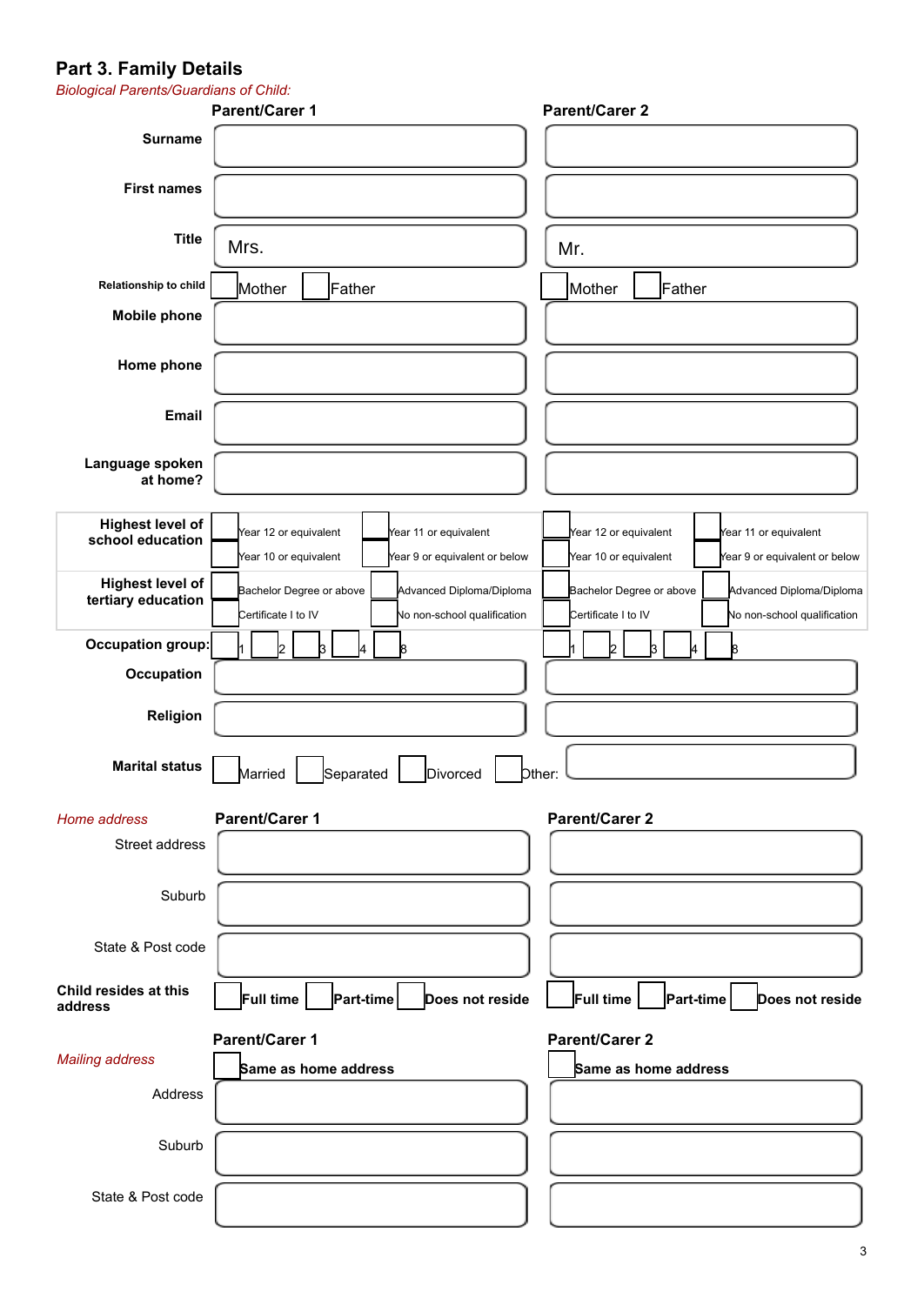#### Additional Parents/carers:

*Please provide details for additional parents/carers (eg. step-parents, grandparents) who have parental responsibility for the child.*

|                                                                                                                                                                                                                                                                                                                                                                                                                                                                                                                                                                                                                                                                                                                                                                                                                                                                                                                                                                                                                                                                                                                                                                                                                                                                | <b>Parent/Carer 3</b>                                                                                                                                                                                                                                                                                                                                                                                                                                                                                |                                                         |  | <b>Parent/Carer 4</b>                                                                                                                                                             |  |                                                                                                                                                                                                                                                                                                                                                                                                                                                                                  |
|----------------------------------------------------------------------------------------------------------------------------------------------------------------------------------------------------------------------------------------------------------------------------------------------------------------------------------------------------------------------------------------------------------------------------------------------------------------------------------------------------------------------------------------------------------------------------------------------------------------------------------------------------------------------------------------------------------------------------------------------------------------------------------------------------------------------------------------------------------------------------------------------------------------------------------------------------------------------------------------------------------------------------------------------------------------------------------------------------------------------------------------------------------------------------------------------------------------------------------------------------------------|------------------------------------------------------------------------------------------------------------------------------------------------------------------------------------------------------------------------------------------------------------------------------------------------------------------------------------------------------------------------------------------------------------------------------------------------------------------------------------------------------|---------------------------------------------------------|--|-----------------------------------------------------------------------------------------------------------------------------------------------------------------------------------|--|----------------------------------------------------------------------------------------------------------------------------------------------------------------------------------------------------------------------------------------------------------------------------------------------------------------------------------------------------------------------------------------------------------------------------------------------------------------------------------|
| <b>Surname</b>                                                                                                                                                                                                                                                                                                                                                                                                                                                                                                                                                                                                                                                                                                                                                                                                                                                                                                                                                                                                                                                                                                                                                                                                                                                 |                                                                                                                                                                                                                                                                                                                                                                                                                                                                                                      |                                                         |  |                                                                                                                                                                                   |  |                                                                                                                                                                                                                                                                                                                                                                                                                                                                                  |
| <b>First names</b>                                                                                                                                                                                                                                                                                                                                                                                                                                                                                                                                                                                                                                                                                                                                                                                                                                                                                                                                                                                                                                                                                                                                                                                                                                             |                                                                                                                                                                                                                                                                                                                                                                                                                                                                                                      |                                                         |  |                                                                                                                                                                                   |  |                                                                                                                                                                                                                                                                                                                                                                                                                                                                                  |
| <b>Title</b>                                                                                                                                                                                                                                                                                                                                                                                                                                                                                                                                                                                                                                                                                                                                                                                                                                                                                                                                                                                                                                                                                                                                                                                                                                                   | Mr.                                                                                                                                                                                                                                                                                                                                                                                                                                                                                                  |                                                         |  | Mr.                                                                                                                                                                               |  |                                                                                                                                                                                                                                                                                                                                                                                                                                                                                  |
| Relation to parent/carer                                                                                                                                                                                                                                                                                                                                                                                                                                                                                                                                                                                                                                                                                                                                                                                                                                                                                                                                                                                                                                                                                                                                                                                                                                       | Parent/carer 1<br>Parent/carer 2                                                                                                                                                                                                                                                                                                                                                                                                                                                                     |                                                         |  | Parent/carer                                                                                                                                                                      |  | Parent/carer 2                                                                                                                                                                                                                                                                                                                                                                                                                                                                   |
| Relationship to child                                                                                                                                                                                                                                                                                                                                                                                                                                                                                                                                                                                                                                                                                                                                                                                                                                                                                                                                                                                                                                                                                                                                                                                                                                          |                                                                                                                                                                                                                                                                                                                                                                                                                                                                                                      |                                                         |  |                                                                                                                                                                                   |  |                                                                                                                                                                                                                                                                                                                                                                                                                                                                                  |
| <b>Mobile phone</b>                                                                                                                                                                                                                                                                                                                                                                                                                                                                                                                                                                                                                                                                                                                                                                                                                                                                                                                                                                                                                                                                                                                                                                                                                                            |                                                                                                                                                                                                                                                                                                                                                                                                                                                                                                      |                                                         |  |                                                                                                                                                                                   |  |                                                                                                                                                                                                                                                                                                                                                                                                                                                                                  |
| Home phone                                                                                                                                                                                                                                                                                                                                                                                                                                                                                                                                                                                                                                                                                                                                                                                                                                                                                                                                                                                                                                                                                                                                                                                                                                                     |                                                                                                                                                                                                                                                                                                                                                                                                                                                                                                      |                                                         |  |                                                                                                                                                                                   |  |                                                                                                                                                                                                                                                                                                                                                                                                                                                                                  |
| Email                                                                                                                                                                                                                                                                                                                                                                                                                                                                                                                                                                                                                                                                                                                                                                                                                                                                                                                                                                                                                                                                                                                                                                                                                                                          |                                                                                                                                                                                                                                                                                                                                                                                                                                                                                                      |                                                         |  |                                                                                                                                                                                   |  |                                                                                                                                                                                                                                                                                                                                                                                                                                                                                  |
| Language spoken<br>at home?                                                                                                                                                                                                                                                                                                                                                                                                                                                                                                                                                                                                                                                                                                                                                                                                                                                                                                                                                                                                                                                                                                                                                                                                                                    |                                                                                                                                                                                                                                                                                                                                                                                                                                                                                                      |                                                         |  |                                                                                                                                                                                   |  |                                                                                                                                                                                                                                                                                                                                                                                                                                                                                  |
| <b>Highest level of</b><br>school education                                                                                                                                                                                                                                                                                                                                                                                                                                                                                                                                                                                                                                                                                                                                                                                                                                                                                                                                                                                                                                                                                                                                                                                                                    | Year 12 or equivalent<br>Year 10 or equivalent                                                                                                                                                                                                                                                                                                                                                                                                                                                       | Year 11 or equivalent<br>Year 9 or equivalent or below  |  | Year 12 or equivalent<br>Year 10 or equivalent                                                                                                                                    |  | Year 11 or equivalent<br>Year 9 or equivalent or below                                                                                                                                                                                                                                                                                                                                                                                                                           |
| <b>Highest level of</b><br>tertiary education                                                                                                                                                                                                                                                                                                                                                                                                                                                                                                                                                                                                                                                                                                                                                                                                                                                                                                                                                                                                                                                                                                                                                                                                                  | Bachelor Degree or above<br>Certificate I to IV                                                                                                                                                                                                                                                                                                                                                                                                                                                      | Advanced Diploma/Diploma<br>No non-school qualification |  | Bachelor Degree or above<br>Certificate I to IV                                                                                                                                   |  | Advanced Diploma/Diploma<br>No non-school qualification                                                                                                                                                                                                                                                                                                                                                                                                                          |
| <b>Occupation group:</b>                                                                                                                                                                                                                                                                                                                                                                                                                                                                                                                                                                                                                                                                                                                                                                                                                                                                                                                                                                                                                                                                                                                                                                                                                                       |                                                                                                                                                                                                                                                                                                                                                                                                                                                                                                      | 8                                                       |  |                                                                                                                                                                                   |  |                                                                                                                                                                                                                                                                                                                                                                                                                                                                                  |
| Occupation                                                                                                                                                                                                                                                                                                                                                                                                                                                                                                                                                                                                                                                                                                                                                                                                                                                                                                                                                                                                                                                                                                                                                                                                                                                     |                                                                                                                                                                                                                                                                                                                                                                                                                                                                                                      |                                                         |  |                                                                                                                                                                                   |  |                                                                                                                                                                                                                                                                                                                                                                                                                                                                                  |
| Parent/Carer Occupation Groups Reference:                                                                                                                                                                                                                                                                                                                                                                                                                                                                                                                                                                                                                                                                                                                                                                                                                                                                                                                                                                                                                                                                                                                                                                                                                      |                                                                                                                                                                                                                                                                                                                                                                                                                                                                                                      |                                                         |  |                                                                                                                                                                                   |  |                                                                                                                                                                                                                                                                                                                                                                                                                                                                                  |
|                                                                                                                                                                                                                                                                                                                                                                                                                                                                                                                                                                                                                                                                                                                                                                                                                                                                                                                                                                                                                                                                                                                                                                                                                                                                | Group 1- Senior management in large business organisation, government administration & defence, and qualified professionals                                                                                                                                                                                                                                                                                                                                                                          |                                                         |  |                                                                                                                                                                                   |  |                                                                                                                                                                                                                                                                                                                                                                                                                                                                                  |
| Senior executive/manager/department head in industry, commerce, media or other large<br>Professionals generally have degree or higher qualifications and experience in applying this<br>organisation<br>knowledge to design, develop or operate complex systems; identify, treat and advise on<br>Public service manager (Section head or above), regional director, health/education/police/fire<br>problems; and teach others.<br>Health, Education, Law, Social Welfare, Engineering, Science, Computing professional<br>services administrator<br>Other administrator [school principal, faculty head/dean, library/museum/gallery director,<br>Business [management consultant, business analyst, accountant, auditor, policy analyst,<br>research facility director]<br>actuary, valuer]                                                                                                                                                                                                                                                                                                                                                                                                                                                                 |                                                                                                                                                                                                                                                                                                                                                                                                                                                                                                      |                                                         |  |                                                                                                                                                                                   |  |                                                                                                                                                                                                                                                                                                                                                                                                                                                                                  |
| Defence Forces Commissioned Officer                                                                                                                                                                                                                                                                                                                                                                                                                                                                                                                                                                                                                                                                                                                                                                                                                                                                                                                                                                                                                                                                                                                                                                                                                            |                                                                                                                                                                                                                                                                                                                                                                                                                                                                                                      |                                                         |  |                                                                                                                                                                                   |  | Air/sea transport [aircraft/ship's captain/pilot, flight officer, flying instructor, air traffic controller]                                                                                                                                                                                                                                                                                                                                                                     |
| <b>Group 2-</b> Other business manager, arts/media/sportspersons and associate professionals<br>Owner/manager of farm, construction, import/export, wholesale, manufacturing, transport, real<br>Arts/media/sports [musician, actor, dancer, painter, potter, sculptor, journalist, author, media<br>estate business<br>presenter, photographer, designer, illustrator, proof reader, sportsman/woman, coach, trainer,<br>Specialist manager [finance/engineering/production/personnel/industrial<br>sports official]<br>relations/sales/marketing]<br>Associate professionals generally have diploma/technical qualifications and support<br>Financial services manager [bank branch manager, finance/investment/insurance broker,<br>managers and professionals.<br>credit/loans officer]<br>Health, Education, Law, Social Welfare, Engineering, Science, Computing<br>Retail sales/service manager [shop, petrol station, restaurant, club, hotel/motel, cinema,<br>technician/associate professional<br>Business/administration [recruitment/employment/industrial relations/training officer,<br>theatre, agency]<br>marketing/advertising specialist, market research analyst, technical sales representative, retail<br>buyer, office/project manager] |                                                                                                                                                                                                                                                                                                                                                                                                                                                                                                      |                                                         |  |                                                                                                                                                                                   |  |                                                                                                                                                                                                                                                                                                                                                                                                                                                                                  |
|                                                                                                                                                                                                                                                                                                                                                                                                                                                                                                                                                                                                                                                                                                                                                                                                                                                                                                                                                                                                                                                                                                                                                                                                                                                                | Group 3- Tradesmen/women, clerks & skilled office, sales & service staff                                                                                                                                                                                                                                                                                                                                                                                                                             |                                                         |  |                                                                                                                                                                                   |  |                                                                                                                                                                                                                                                                                                                                                                                                                                                                                  |
| Tradesmen/women generally have completed a 4 year Trade Certificate, usually by<br><b>Office</b> [secretary, personal assistant, desktop publishing operator, switchboard operator]<br>apprenticeship. All tradesmen/women are included in this group.<br>Sales [company sales representative, auctioneer, insurance agent/assessor/loss adjustor,<br>Clerks [bookkeeper, bank/PO clerk, statistical/actuarial clerk, accounting/claims/audit clerk,<br>market researcher]<br>payroll clerk, recording/registry/filing clerk, betting clerk, stores/inventory clerk, purchasing/order<br>Service [aged/disabled/refuge /child care worker, nanny, meter reader, parking inspector, postal<br>clerk, freight/transport/shipping clerk, bond clerk, customs agent, customer services clerk,<br>worker, courier, travel agent, tour guide, flight attendant, fitness instructor, casino<br>admissions clerk]<br>dealer/supervisor]<br>Skilled office, sales and service staff.                                                                                                                                                                                                                                                                                    |                                                                                                                                                                                                                                                                                                                                                                                                                                                                                                      |                                                         |  |                                                                                                                                                                                   |  |                                                                                                                                                                                                                                                                                                                                                                                                                                                                                  |
|                                                                                                                                                                                                                                                                                                                                                                                                                                                                                                                                                                                                                                                                                                                                                                                                                                                                                                                                                                                                                                                                                                                                                                                                                                                                | <b>Group 4-</b> Machine operators, hospitality staff, assistants, labourers and related workers                                                                                                                                                                                                                                                                                                                                                                                                      |                                                         |  |                                                                                                                                                                                   |  |                                                                                                                                                                                                                                                                                                                                                                                                                                                                                  |
| porter, housekeeper]<br>Office assistants, sales assistants and other assistants.<br>assistant]<br>telemarketer, shelf stacker]<br><b>Group 8-</b> Not in paid work for the last 12 months                                                                                                                                                                                                                                                                                                                                                                                                                                                                                                                                                                                                                                                                                                                                                                                                                                                                                                                                                                                                                                                                     | Drivers, mobile plant, production/processing machinery and other machinery operators.<br>Hospitality staff [hotel service supervisor, receptionist, waiter, bar attendant, kitchenhand,<br><b>Office</b> [typist, word processing/data entry/business machine operator, receptionist, office<br>Sales [sales assistant, motor vehicle/caravan/parts salesperson, checkout operator, cashier,<br>bus/train conductor, ticket seller, service station attendant, car rental desk staff, street vendor, | attendant]<br>Labourers and related workers             |  | Defence Forces ranks below senior NCO not included above<br>forestry/logging worker, miner, seafarer/fishing hand]<br>trolley collector, car park attendant, crossing supervisor] |  | Assistant/aide [trades' assistant, school/teacher's aide, dental assistant, veterinary nurse,<br>nursing assistant, museum/gallery attendant, usher, home helper, salon assistant, animal<br>Agriculture, horticulture, forestry, fishing, mining worker [farm overseer, shearer, wool/hide<br>classer, farm hand, horse trainer, nurseryman, greenkeeper, gardener, tree surgeon,<br>Other worker [labourer, factory hand, storeman, guard, cleaner, caretaker, laundry worker, |

4